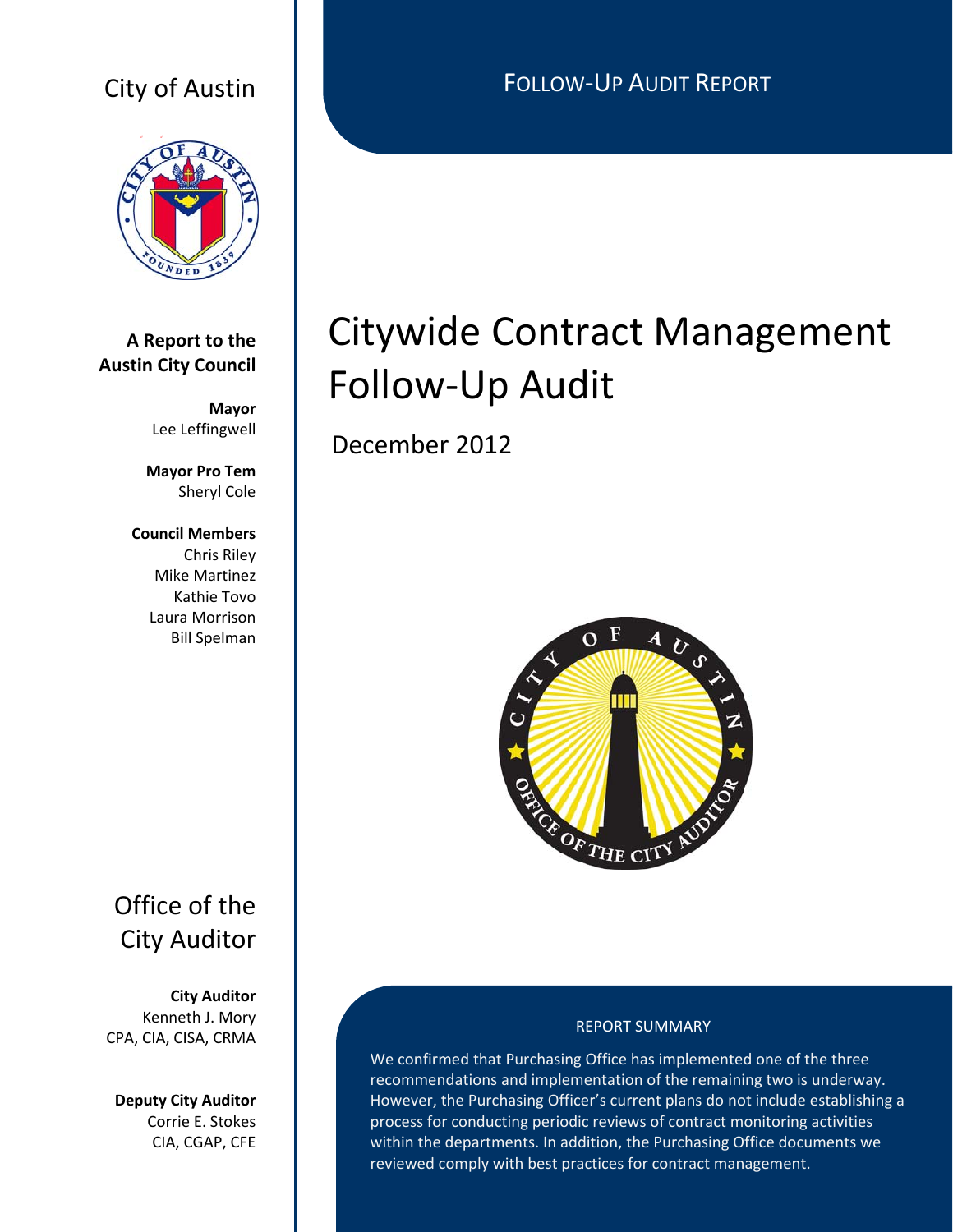#### **AUDIT NUMBER**: AU13002

### **TABLE OF CONTENTS**

| <b>Appendices</b><br>Appendix B: Original recommendations, Purchasing Office management responses, and the last |  |
|-----------------------------------------------------------------------------------------------------------------|--|
| <b>Exhibits</b>                                                                                                 |  |

## **GOVERNMENT AUDITING STANDARDS COMPLIANCE**

We conducted this performance audit in accordance with Generally Accepted Government Auditing Standards. Those standards require that we plan and perform the audit to obtain sufficient, appropriate evidence to provide a reasonable basis for our findings and conclusions based on our audit objectives. We believe that the evidence obtained provides a reasonable basis for our findings and conclusions based on our audit objectives.

### **AUDIT TEAM**

Walton Persons, CPA, CICA, Assistant City Auditor Neha Sharma, CPA, CIA, CISA, Auditor‐in‐Charge Henry Katumwa, CGAP, CICA, Auditor Charles Holder, CPA, Auditor

> **Office of the City Auditor Austin City Hall phone:** (512)974‐2805 **email:** oca\_auditor@austintexas.gov **website:** http://www.austintexas.gov/auditor

Copies of our audit reports are available at http://www.austintexas.gov/auditor/reports

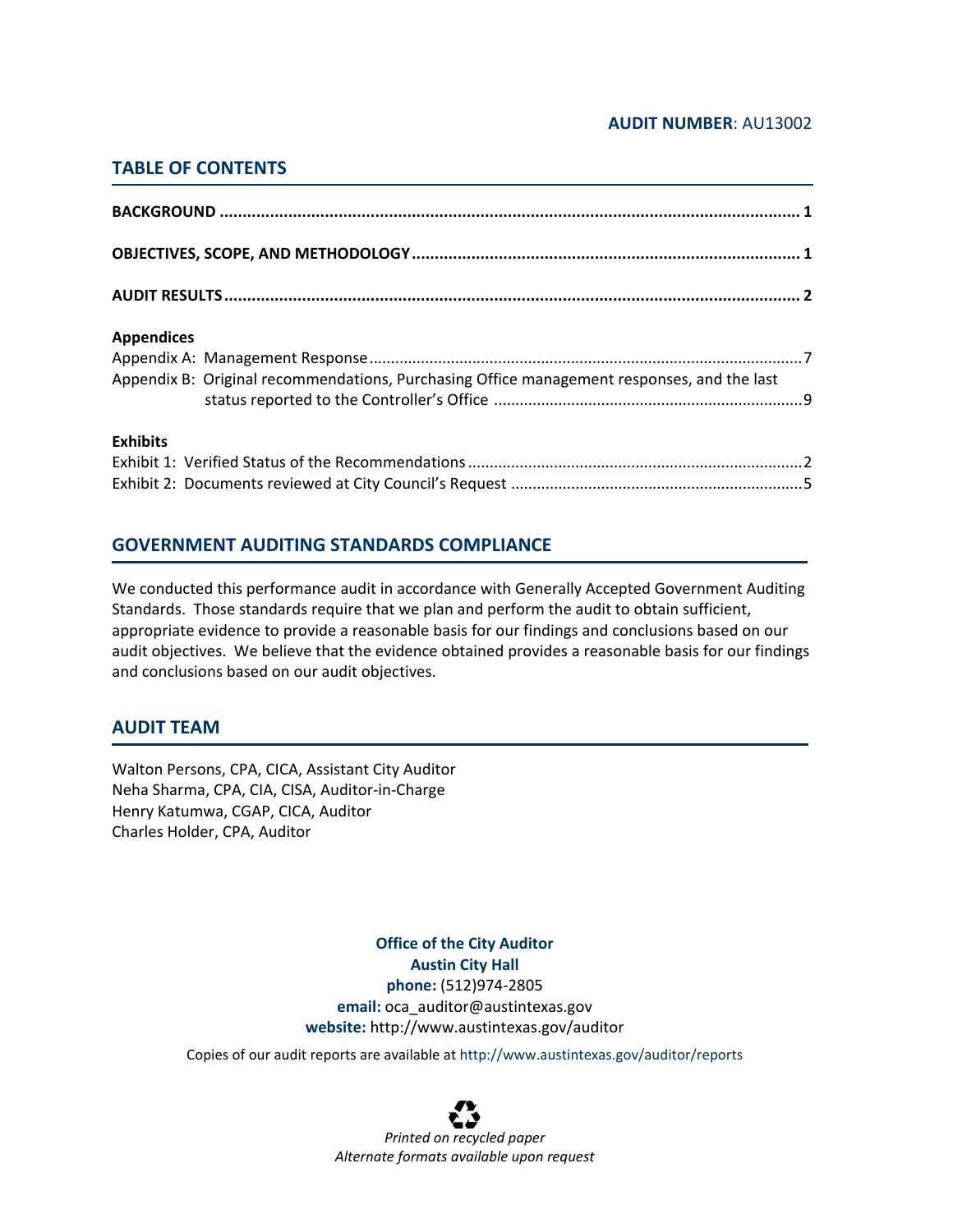## December 2012



**Audit Report Highlights** 

#### Why We Did This Audit

This audit was conducted as part of the Office of the City Auditor's Fiscal Year 2013 Strategic Audit Plan.

The prior audit report included three recommendations aimed at implementing a standardized contract management process, an automated contract management system, and a standard contract monitoring process.

#### **What We Recommend**

We did not issue any new recommendations.



For more information on this or any of our reports, email oca\_auditor@austintexas.gov

# **CITYWIDE CONTRACT MANAGEMENT FOLLOW-UP AUDIT**

Mayor and Council,

I am pleased to present this follow-up audit on Citywide Contract Management.

#### **BACKGROUND**

The Office of the City Auditor issued the Performance Audit of Citywide Contract Management in October 2010. The audit contained three recommendations aimed at implementing a standardized contract management process, an automated contract management system, and a standard contract monitoring process.

#### **OBJECTIVE AND SCOPE**

Our follow-up audit addressed the objectives outlined in a City Council resolution, dated January 26, 2012, which directed the City Auditor to:

- Conduct this follow-up audit to confirm whether the City's Purchasing Officer has implemented the three recommendations from the original audit;
- Determine whether updates to three Purchasing Office documents that govern certain contract management activities meet contract management best practices; and determine whether compliance with contract management policies is improving.

The audit scope included the steps taken by the City's Purchasing Officer since 2010 to implement the recommendations and the updated contract management documents included in the City Council Resolution.

#### **WHAT WE FOUND**

We found that the Purchasing Office has implemented one of the three recommendations and implementation of the remaining two is underway.

| #              | Recommendation                                             | <b>Status verified</b><br>by Auditors |
|----------------|------------------------------------------------------------|---------------------------------------|
|                | <b>Standardized Contract Management Process</b>            | Underway                              |
| $\overline{2}$ | Assess Options for an Automated Contract Management System | Implemented                           |
| 3              | <b>Standardized Contract Monitoring</b>                    | Underway                              |

However, the Purchasing Officer's current plans do not include establishing a process for conducting periodic reviews of contract monitoring activities within the departments. In addition, the Purchasing Office documents we reviewed generally comply with best practices for contract management.

We appreciate the cooperation and assistance we received from the City's Purchasing Officer during this audit.

Kenneth J. Mory, City Auditor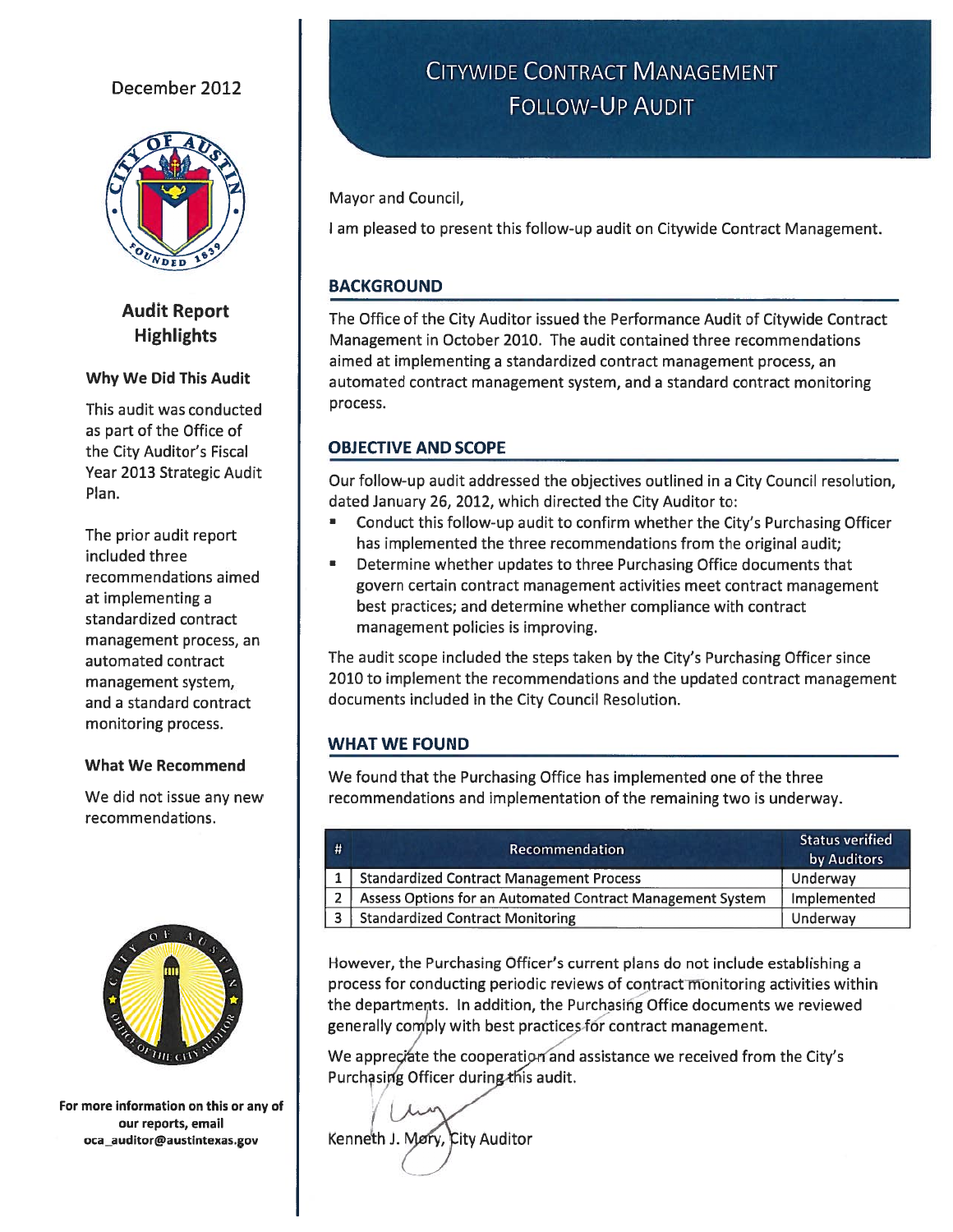#### **BACKGROUND**

In October 2010, the Office of the City Auditor issued an audit report titled Performance Audit of Citywide Contract Management. The original report contained three recommendations aimed at implementing a Standardized Contracting Process, Contract Management System, and Standardized Contract Monitoring.

#### **OBJECTIVE, SCOPE, AND METHODOLOGY**

The Follow‐Up Audit of Citywide Contract Management was conducted as part of the Office of the City Auditor's Fiscal Year (FY) 2013 Strategic Audit Plan, as presented to the City Council Audit and Finance Committee.

In addition, City Council Resolution No. 20120126‐048, adopted January 26, 2012, directed the Office of the City Auditor to study whether updates to the Purchasing Procedures Manual, Administrative Bulletin 84‐07, and the Contract Monitoring Guide meet contract management best practices, and whether compliance with contract management policies is improving.

#### **Objective:**

The objective of this audit was to:

- Follow-up on the recommendations from the original audit of Citywide Contract Management, issued in October 2010;
- Determine whether updates to the Purchasing Procedures Manual, Administrative Bulletin 84-07 and the Contract Monitoring Guide meet best management practices; and determine whether compliance with contract management policies is improving.

#### **Scope:**

The scope of this audit included:

- The three recommendations and management's action plans from the original report;
- All activity and internal record associated with the implementation of the audit recommendations from October 2010 to November 2012; and
- Updated contract management documents included in City Council Resolution 20120126-048, including the Purchasing Procedures Manual, Administrative Bulletin 84‐07, and the Contract Monitoring Guide.

#### **Methodology:**

To accomplish our audit objective, we performed the following steps:

- **Interviewed key Purchasing Office staff.**
- **Reviewed documentation supporting implementation status.**
- **If Immum** Identified contract management best practices and compared to Purchasing Office documents (Draft Purchasing Procedure Manual, Administrative Bulletin 84‐07, and the Contract Monitoring Guide).
- Surveyed financial managers, departmental contract administrators, and monitoring staff within City departments.
- Considered information technology risks and the risks of fraud, waste, and abuse.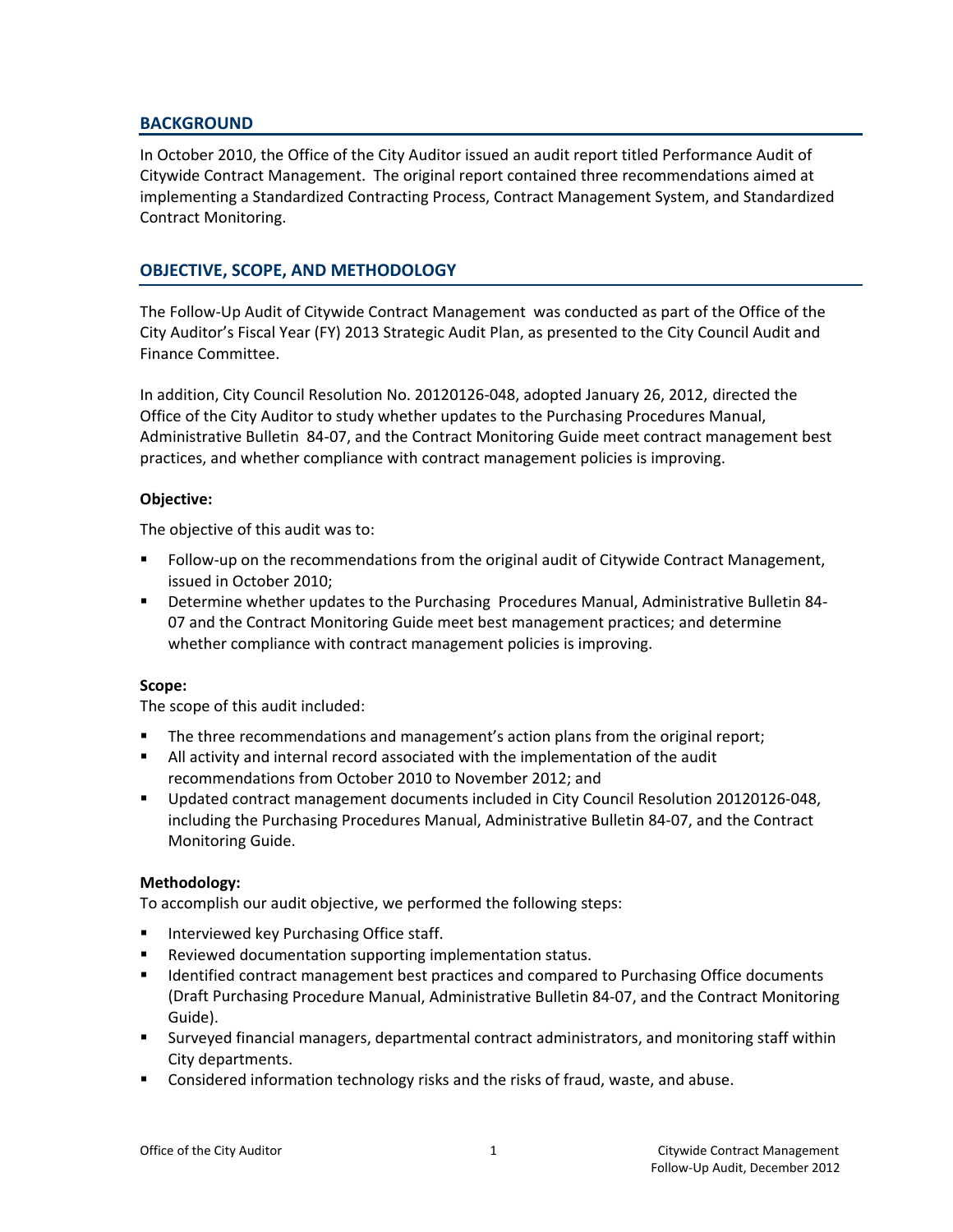#### **AUDIT RESULTS**

The October 2010 Performance Audit of Citywide Contract Management included three recommendations, and the City's Purchasing Officer concurred with all three. The recommendations were aimed at standardizing the City's contracting process, developing a contract management system, and standardizing the contract monitoring process.

In September 2012, Purchasing Office management reported to the Controller's Office that one recommendation was implemented and the other two were underway. Based on our work, we verified the status as reported by the Purchasing Office. Exhibit 1 shows the last reported status and verified status for each recommendation. See Appendix B for the full text of the original recommendations, management's responses, and the last reported status for each of the recommendations.

| # | <b>Summary of Original Recommendations</b> | <b>Last Reported Status</b><br>by Management | <b>Status Verified by</b><br><b>Auditors</b> |
|---|--------------------------------------------|----------------------------------------------|----------------------------------------------|
|   | <b>Standardized Contracting Process</b>    | Underway                                     | Underway                                     |
|   | Assess Options for an Automated Contract   |                                              |                                              |
|   | <b>Management System</b>                   | Implemented                                  | Implemented                                  |
|   | <b>Standardized Contract Monitoring</b>    | Underway                                     | Underway                                     |

#### **EXHIBIT 1** Verified Status of the Recommendations

**SOURCE:** OCA analysis of recommendation implementation status, November 2012

In addition, three documents prepared by the Purchasing Office, including the Draft Purchasing Manual, Administrative Bulletin 84‐07, and the Contract Monitoring Guide are generally in compliance with best practices for contract management.

#### **Finding 1: The City's Purchasing Officer has implemented the recommendation to assess options for creating an automated Citywide Contract Management System.**

Based on our work, we determined that the Purchasing Office has formally assessed options for creating an automated Citywide Contract Management System, as required by the second recommendation. The Office surveyed departments in April 2012 to obtain information regarding systems currently used in contract monitoring. According to management, the focus will be on leveraging existing technologies, and the internal eCAPRIS capital project reporting and information system has been designated as the system where future contract management enhancements will reside. Purchasing Office management indicated that their goal is to give departments tools to track and monitor contract requirements in a uniform manner.

### **Finding 2: Implementation of the recommendation for the City's Purchasing Officer to design a standardized contracting process is underway.**

Based on our work, we determined that the Purchasing Officer's efforts to implement the first recommendation from the 2010 Performance Audit of Citywide Contract Management are underway. The Purchasing Officer's response to the recommendation proposed an implementation date of October 1, 2011. The recommendation directed the Purchasing Officer to design a standardized contracting process that included: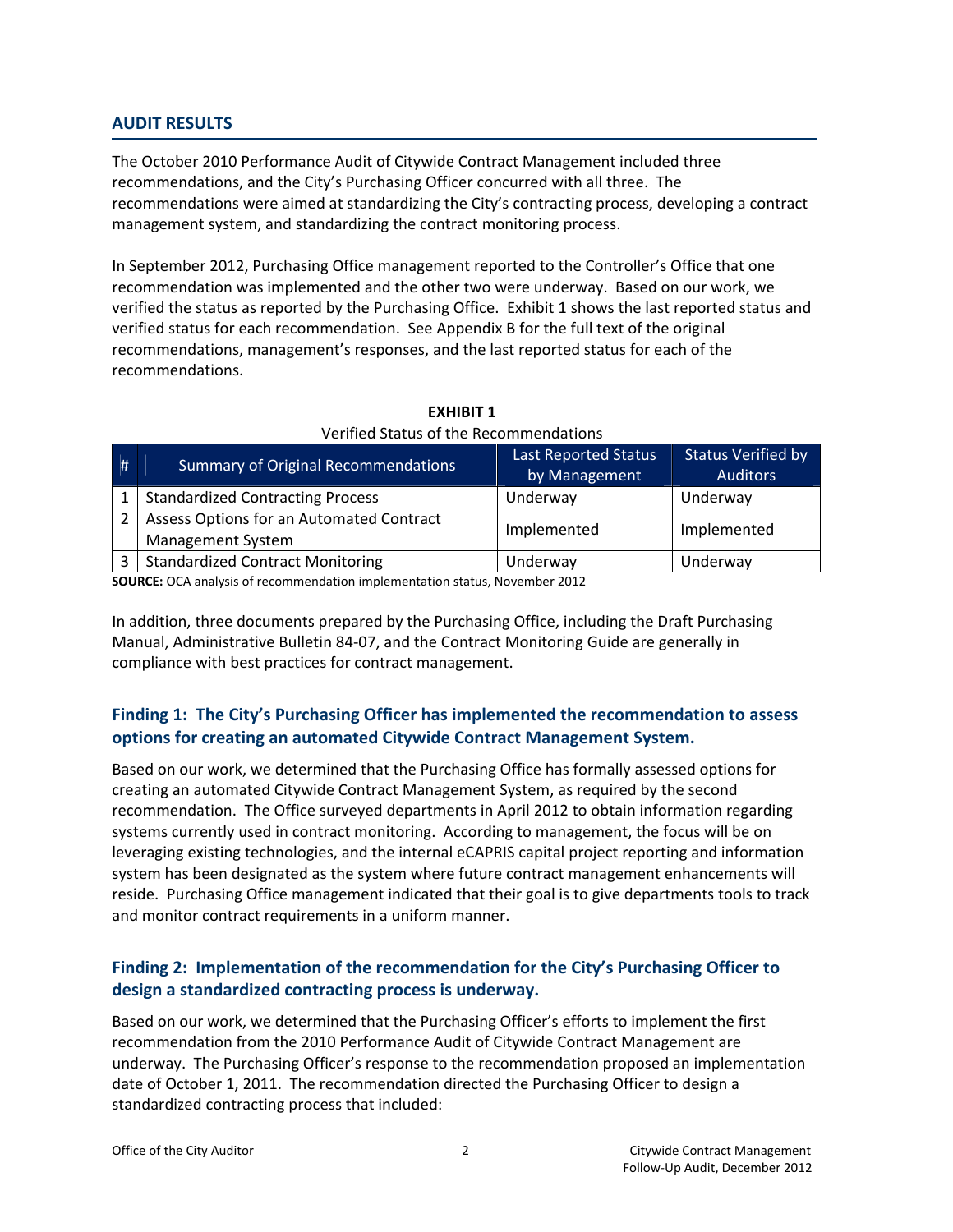- a. A comprehensive Contract Monitoring Manual, which should provide a roadmap to guide the contracting process Citywide, and
- b. Clearly defined roles and responsibilities for all parties involved in the contracting process.

The Purchasing Office has developed several contract management documents, including a Contract Monitoring Manual, Contract Administration Guide, and Contract Monitoring Guide. These documents and other contract management documents and templates are available to City departments.

The Purchasing Office also revised and updated Administrative Bulletin 84‐07, which establishes the departments and employees of the City that are responsible for and authorized to perform purchasing and contracting activities. The bulletin also clarifies responsibilities relating to City contract management.

Responses from financial managers we surveyed indicate improvements regarding contracting roles and responsibilities. In 2010, only 67% of the financial managers in our survey agreed that roles and responsibilities regarding contract management are clearly documented and well defined. The percent that agree rose to 81% in 2012.

In addition, the Purchasing Office established a requirement for 40 hours of contract management training applicable to all City employees responsible for managing contracts. The Office has provided training for City departments since October 2011. The Office also provides two hours of executive training to City departments. As of November 2012, the Purchasing Office has provided 15 training classes. Roles and responsibilities for contract and purchasing activities are communicated to departments during the training and in team meetings.

The Purchasing Office is now directing its implementation efforts at completing training for all City departments. Management plans to complete the training by fiscal year 2015.

## **Finding 3: Although implementation of the recommendation to establish a standard contract monitoring process is underway, the Purchasing Officer's current plans do not include implementing part of the recommendation.**

Based on our work, we determined that the Purchasing Officer's implementation of the third recommendation is underway. The Officer has established a new Contract Monitoring Unit with two full-time employees and implemented contract management training applicable to all City employees responsible for managing contracts, as described in Finding 2.

The recommendation directed the Purchasing Officer to establish a standard contract monitoring process to ensure the City is receiving all contracted goods and services. Such a system should include:

- a. Communicating policies and procedures to relevant staff to ensure that departments monitor contracts on an ongoing basis;
- b. Providing necessary training to guide contract monitoring staff and establishing a Citywide certification process for all contract monitoring staff; and
- c. Establishing a process for conducting periodic reviews of contract monitoring activities within the departments.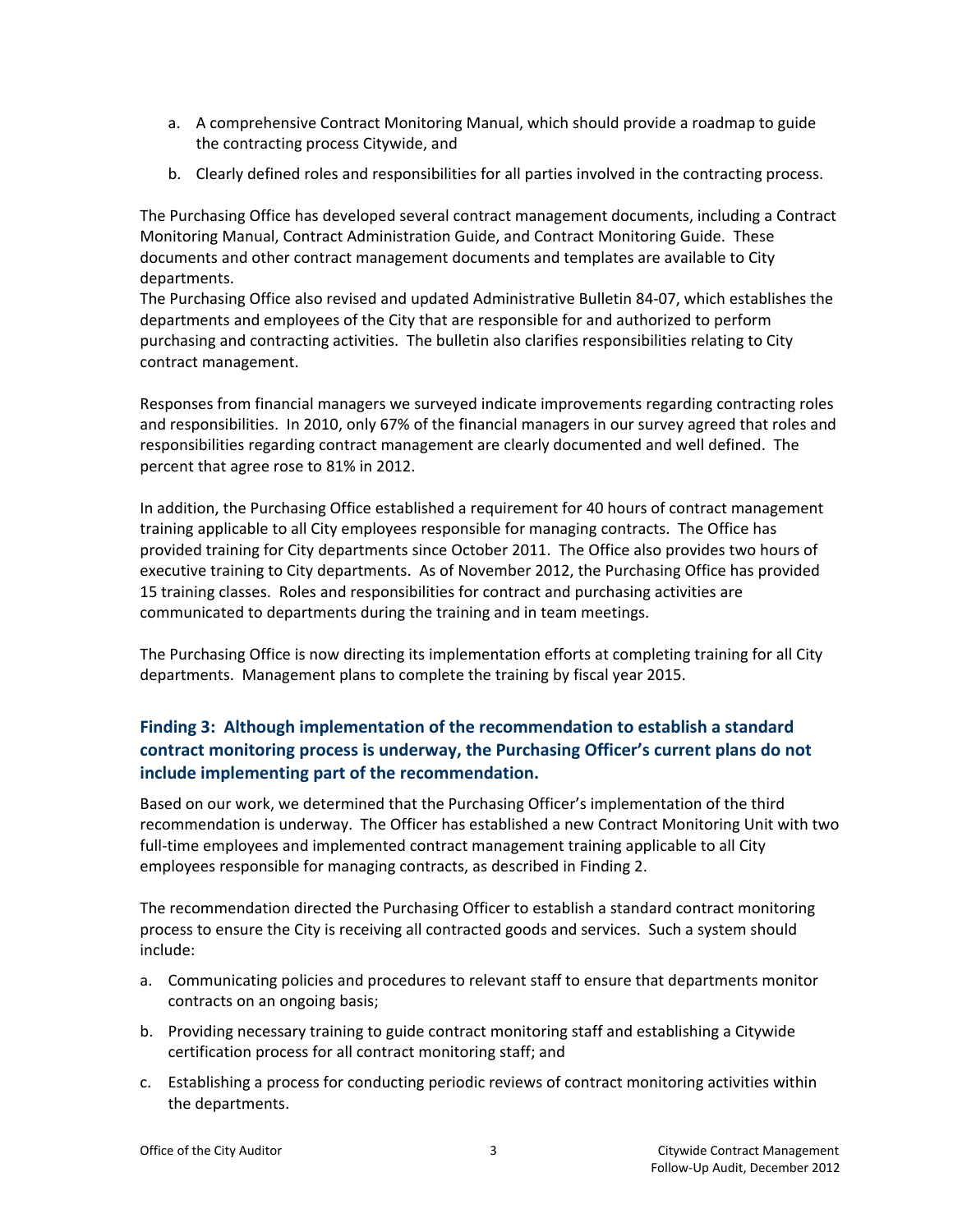Responsibilities assigned to the Contract Monitoring Unit include conducting contract management training to all City employees responsible for managing contracts. In addition, the City's Purchasing Officer assigned the Unit responsibility for providing contract management guidance and assistance to City departments.

One way the Unit carries out this responsibility is by providing assistance to departments with developing contract monitoring manuals. As of November 2012, the Unit had provided assistance to four City departments through mandatory training sessions. According to the Purchasing Office, two departments that received the training have completed their contract monitoring manuals. The Office also contacts departments to ensure they attend this mandatory training and are developing their contract monitoring manuals.

However, the Purchasing Officer's current plans do not include establishing a process for conducting periodic reviews of contract monitoring activities within the departments. Instead, the Office revised Administrative Bulletin 84‐07 to add the following section:

#### *"6. Contracting*

*a. Departments are responsible for contract monitoring, contract compliance, and contract management activities, as defined in this Administrative Bulletin. b. The Contract Administration unit of the Purchasing Office is responsible for corporate contract administration activities, as defined in this Administrative Bulletin."*

As a result, the City does not have regular monitoring of departmental contract monitoring activities in place, which increases the risk that contracted dollars may not be spent appropriately or effectively.

The Purchasing Officer's response to the recommendation stated that implementation of the training curriculum would be completed within six months to one year, while implementation of the rest of the recommendation would be considered as part of fiscal year 2012 budget development.

### **Finding 4: The Draft Purchasing Procedures Manual, Administrative Bulletin 84‐07, and Contract Monitoring Guide generally comply with best contract management practices.**

In addition to our review of the status of our prior recommendations, we reviewed three Purchasing Office documents that govern certain contract management activities to determine whether they meet contract management best practices. Based on our review, the policies, procedures, and responsibilities described in the documents generally comply with contract management best practices, as described in Exhibit 2.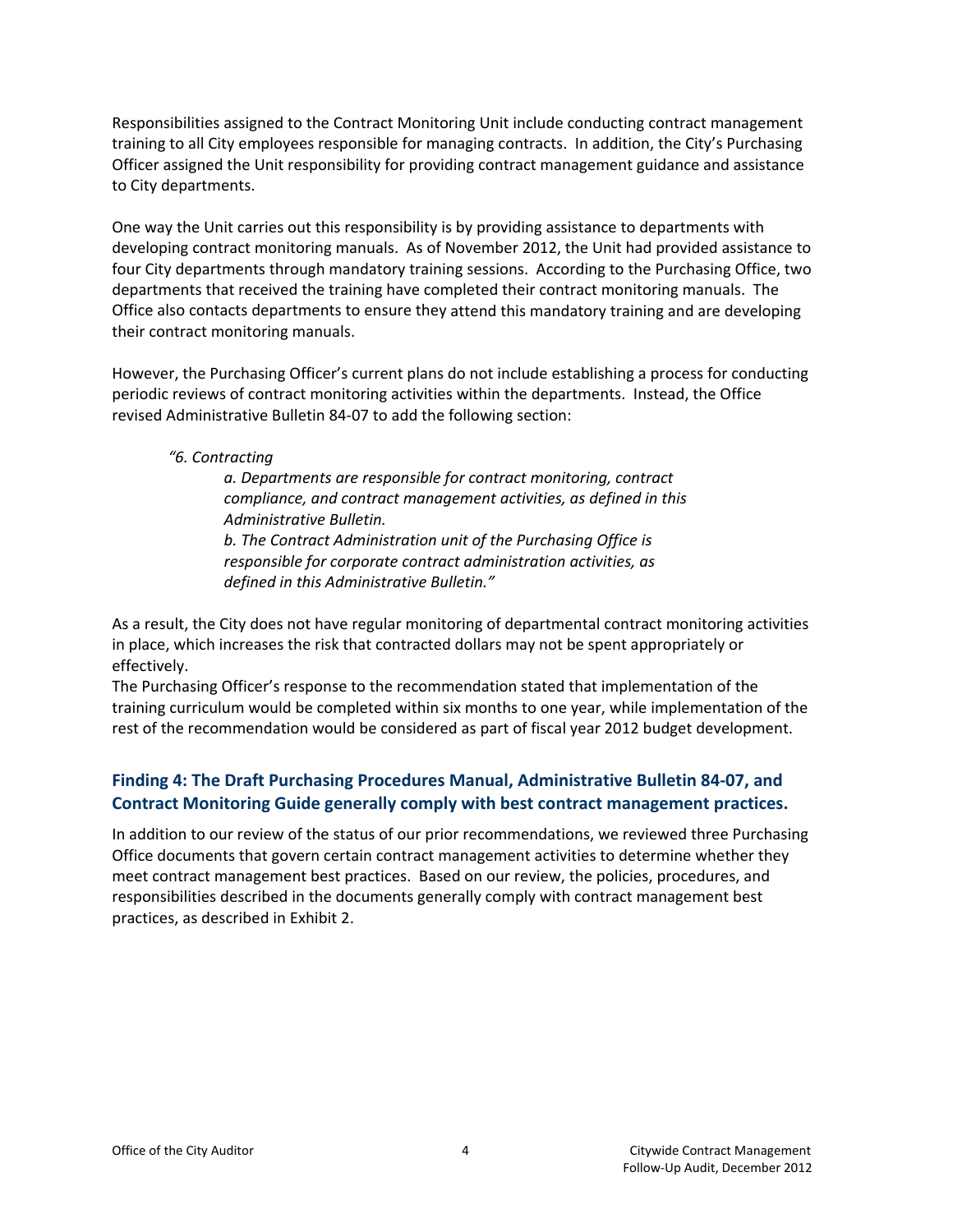| Document                                           | Description                                                                                                                                                                                                                                                                                                                                                                                                                                             | <b>Details</b>                                                                                                                                                                                                                                                                                                                                                                                                                                                   | <b>Best Practice</b><br>Components                                                                                                                                                                                                    | Generally<br><b>Complies</b><br>with Best<br>Practices? |
|----------------------------------------------------|---------------------------------------------------------------------------------------------------------------------------------------------------------------------------------------------------------------------------------------------------------------------------------------------------------------------------------------------------------------------------------------------------------------------------------------------------------|------------------------------------------------------------------------------------------------------------------------------------------------------------------------------------------------------------------------------------------------------------------------------------------------------------------------------------------------------------------------------------------------------------------------------------------------------------------|---------------------------------------------------------------------------------------------------------------------------------------------------------------------------------------------------------------------------------------|---------------------------------------------------------|
| Purchasing<br>Policies and<br>Procedures<br>Manual | The Purchasing Policies and<br>Procedures Manual, drafted<br>by the Purchasing Office, lays<br>out responsibilities and<br>procedures for both the<br>Office and City departments<br>to follow when conducting<br>purchasing activities,<br>including purchases made<br>through contracts.                                                                                                                                                              | Establishes uniform<br>٠<br>procedures that<br>have to be adhered<br>to by the City<br>personnel involved<br>in purchasing<br>activities<br>Defines authority<br>Е<br>levels for<br>purchasing and<br>contracting<br>activities, the<br>solicitation<br>methods, and<br>procedures to be<br>followed<br>Standardizes the<br>п<br>procurement<br>activities by setting<br>applicable policies<br>and procedures<br>that have to be<br>adhered to by City<br>staff | • Clearly defining<br>roles,<br>responsibilities,<br>and authority<br>limits<br>■ Methods for<br>fairly and<br>objectively<br>choosing the<br>most qualified<br>contractor<br>■ Standardizing<br>the City<br>purchasing<br>activities | Yes                                                     |
| Administrative<br>Bulletin 84-07                   | The Purchasing Office<br>prepared City of Austin<br>Administrative Bulletin 84-<br>07, titled Purchasing and<br>Contracting Authority and<br><b>Related City Charter</b><br><i>Requirements.</i> The current<br>revision of the Bulletin<br>became effective on April 30,<br>2011. It establishes the<br>departments and employees<br>of the City that are<br>responsible for and<br>authorized to perform<br>purchasing and contracting<br>activities. | ■ Establishes<br>departments and<br>employees that are<br>responsible for and<br>authorized to<br>perform purchasing<br>and contracting<br>activities as well as<br>their procurement<br>responsibilities<br><b>Establishes contract</b><br>training<br>requirements<br>evidenced by a<br>certificate of<br>completion.                                                                                                                                          | Roles and<br>responsibilities<br>■ Establishing<br>training and<br>certification<br>requirements for<br>purchasing<br>personnel                                                                                                       | Yes                                                     |

**EXHIBIT 2 Documents Reviewed at City Council's Request**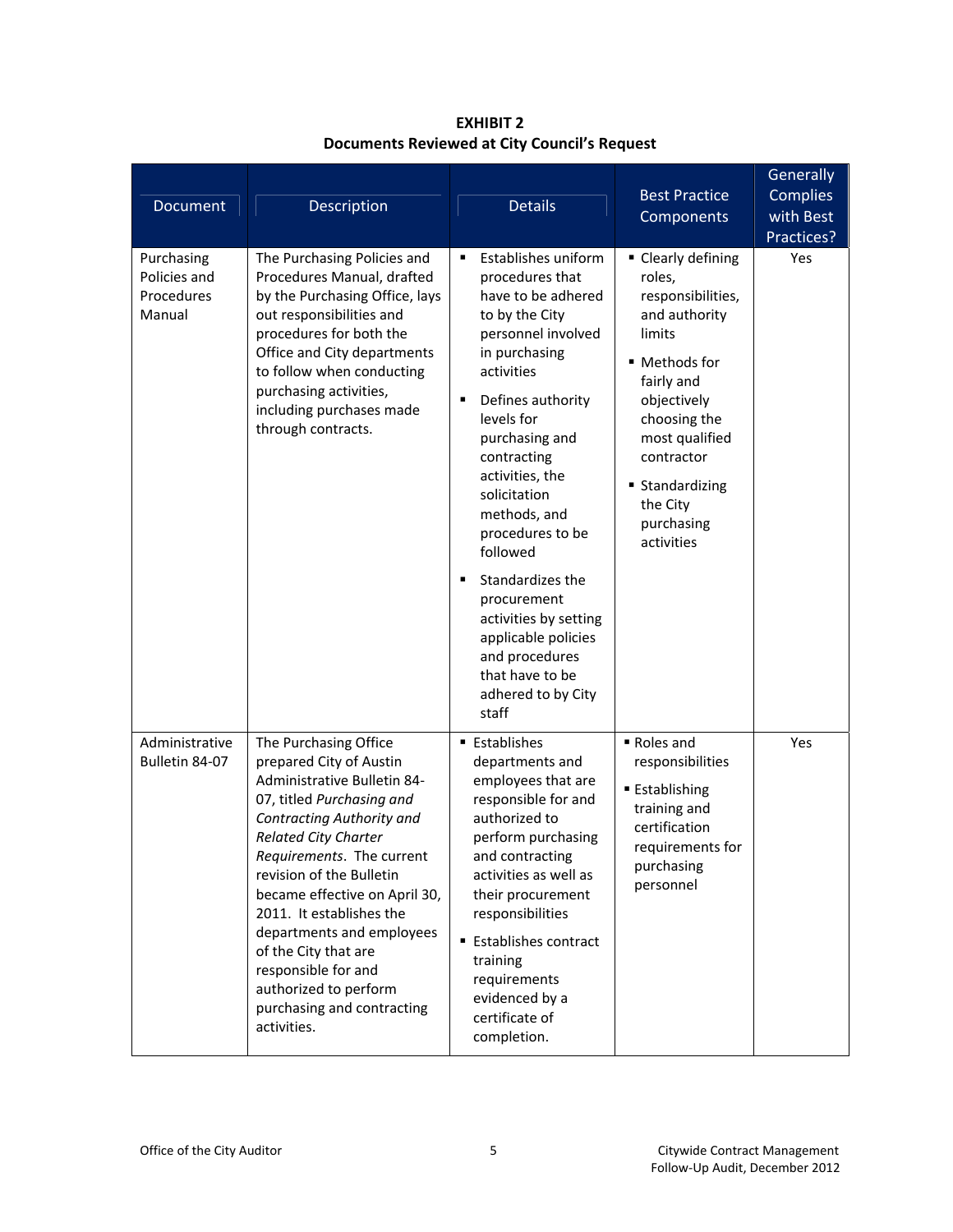| <b>Document</b>                 | <b>Description</b>                                                                                                                                                                                                                                                                  | <b>Details</b>                                                                                                                                                                                                                                                                                                                                                                           | <b>Best Practice</b><br>Components                                                                                                                                                                                                                                                                            | Generally<br><b>Complies</b><br>with Best<br>Practices? |
|---------------------------------|-------------------------------------------------------------------------------------------------------------------------------------------------------------------------------------------------------------------------------------------------------------------------------------|------------------------------------------------------------------------------------------------------------------------------------------------------------------------------------------------------------------------------------------------------------------------------------------------------------------------------------------------------------------------------------------|---------------------------------------------------------------------------------------------------------------------------------------------------------------------------------------------------------------------------------------------------------------------------------------------------------------|---------------------------------------------------------|
| Contract<br>Monitoring<br>Guide | The Purchasing Office<br><b>Contract Monitoring Manual</b><br>became effective in April<br>2012. The purpose of the<br>guide is to standardize the<br>monitoring process and<br>procedures for planning,<br>communication, desk<br>monitoring, onsite<br>monitoring, and reporting. | ■ Provides guidance<br>for departments to<br>develop their<br>respective contract<br>monitoring tools<br>Provides guidance in<br>the areas including<br>planning,<br>communications,<br>desk monitoring, on-<br>site monitoring, and<br>reporting<br>■ Standardizes the<br>procurement<br>activities by setting<br>applicable policies<br>that have to be<br>adhered to by City<br>staff | $\blacksquare$ Clearly<br>communicating<br>expectations to<br>Vendors<br>Obtaining and<br>reviewing<br>regular<br>programmatic<br>reports from<br>Vendor<br><b>Ensuring on-site</b><br>monitoring<br>• Developing<br>closeout<br>procedures<br>■ Standardizing<br>the monitoring<br>process and<br>procedures | Yes                                                     |

 **SOURCE:** OCA analysis of Purchasing Office documents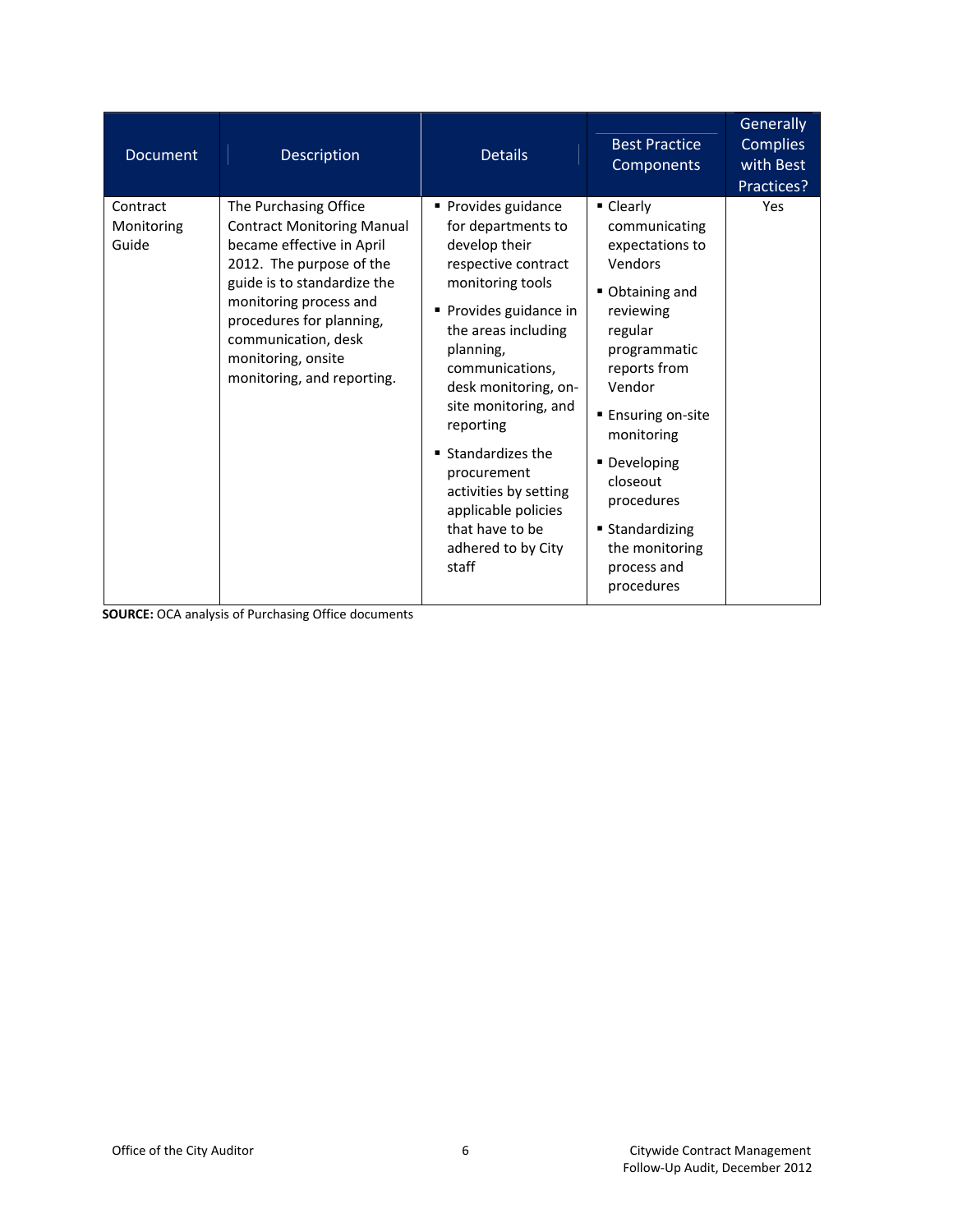#### **MANAGEMENT'S RESPONSE**

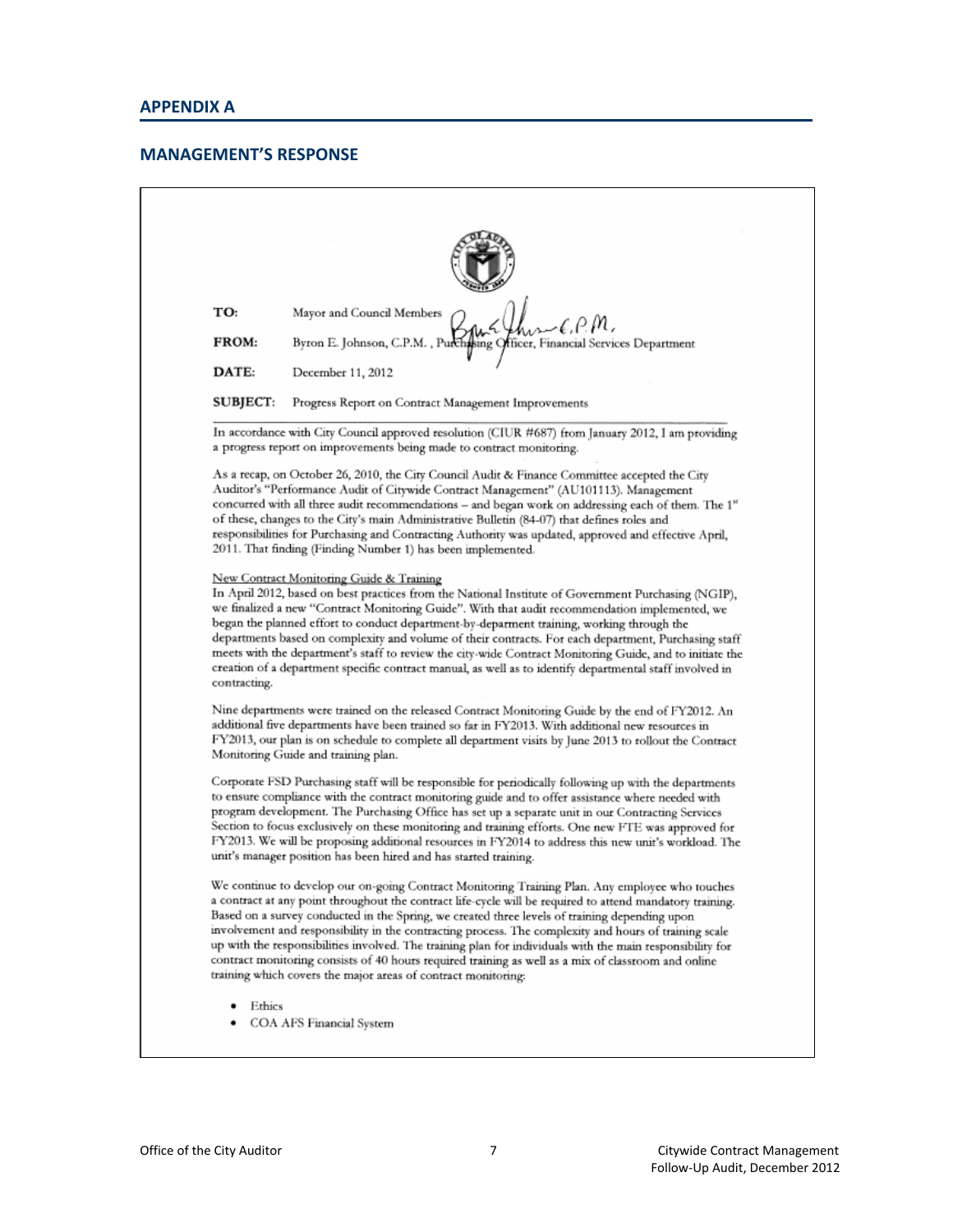- Contract monitoring, Administration and Scope of Work Development
- Risk Assessment and Analysis

Roll out of the training is underway, beginning with the development of a customized COA training class (24 hours) which combines City specific practices with contract monitoring best practices. Included in the training are customized materials, live instruction and an exam. Attendance at all class sessions and achieving an exam passing score is required in order to receive a Certificate of Completion, which is awarded by The George Washington University Law School. Two classes have been conducted so far and 59 employees have been trained. This class will be offered on a monthly basis with the plan to train an additional 300 employees in FY 2013. Council awarded a contract on November 1<sup>"</sup> to allow staff to continue these customized trainings. Departments continue to provide data to FSD Purchasing on their employees that will need training on one of these levels. Finding number 3 is on schedule.

Attached is the plan for departmental roll-out of the Contract Monitoring Guide and Contract Monitoring Training Guide.

#### **Contract Management Systems**

Consistent with management's response to the October 2010 audit, we have completed an assessment of potential needs, existing software and options for going forward (Finding No. 2). This fiscal year work will focus on identifying areas to which additional technology improvements could enhance contract monitoring efforts. During this past year, we have made significant enhancements to our financial systems - including eCheckbook, Contract Catalog and Vendor Connection that are part of our Austin Finance Online portal. We have also put all active contract documents on-line, using the EDIMS system. In the Spring, we conducted a survey of departments regarding the tools they are currently using to track and monitor contracts. We believe two of our systems of record - AFS3 and eCAPRIS - already contain key contract data elements, and can be leveraged to enhance contract monitoring on a standard city-wide basis. We have already begun the planning work for enhancements to these existing systems, and over the next several months will be completing this planning work, assessing necessary resources and overall timeline.

Areas for additional evaluation beyond the audit scope, findings, recommendations and responses In addition to addressing the October 2010 audit recommendations, staff continues to take a wide-look at our contracting processes and efforts. A main task will be to address controls in place around the delegation of purchasing authority from the Purchasing Officer to other officials in the city, to ensure that our purchasing and contracting processes remain efficient and consistent. Annually each designation of purchasing and contracting authority is reviewed for renewal or changes.

Resource allocation will also be critical, so that Corporate Purchasing has the ability to conduct training on the new Contract Monitoring Guide and to evaluate city-wide monitoring efforts. We anticipate many departments, in addition to FSD Purchasing, may request additional resources in the 2014 proposed budget to ensure that these oversight and control functions are adequately addressed as they go through the training and develop their monitoring guides.

Significant progress has been made over the last year on improvements to contracting management. The attached timeline/calendar shows the work that has occurred. We continue to stay focused on this effort to improve the City's overall contract processes and monitoring.

XC: Marc A. Ott, City Manager Elaine Hart, Chief Financial Officer Greg Canally, Deputy Chief Financial Officer Ed Van Eenoo, Deputy Chief Financial Officer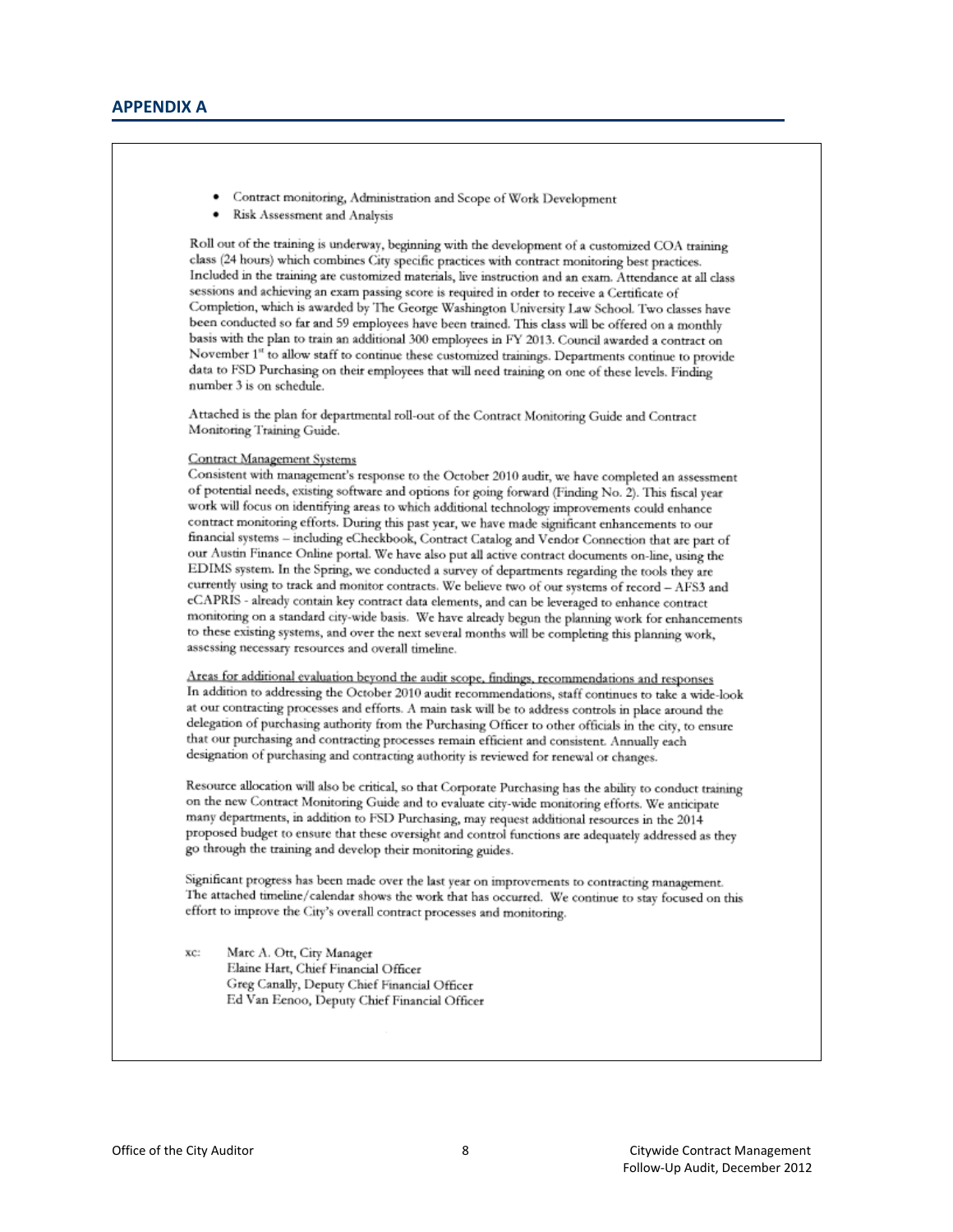#### **ORIGINAL RECOMMENDATIONS, PURCHASING OFFICE MANAGEMENT RESPONSES, AND THE LAST STATUS REPORTED TO THE CONTROLLER'S OFFICE.**

| <b>Rec</b><br># | <b>Recommendation</b>                                                                                                                                                                                                                                                                                                                                                                                                                                                                                                                            | <b>Summary of Management's Response</b>                                                                                                                                                                                                                                                                                                                                                                                                                                                                                                                                                                                                                     | <b>Implementation Status</b><br>(as of 9/20/2012)                                                                                                                                                                                                                                                                                                                                                                                                                                                                                                                                                                                                                                                                                                                                                                                                                                                                                                                          |
|-----------------|--------------------------------------------------------------------------------------------------------------------------------------------------------------------------------------------------------------------------------------------------------------------------------------------------------------------------------------------------------------------------------------------------------------------------------------------------------------------------------------------------------------------------------------------------|-------------------------------------------------------------------------------------------------------------------------------------------------------------------------------------------------------------------------------------------------------------------------------------------------------------------------------------------------------------------------------------------------------------------------------------------------------------------------------------------------------------------------------------------------------------------------------------------------------------------------------------------------------------|----------------------------------------------------------------------------------------------------------------------------------------------------------------------------------------------------------------------------------------------------------------------------------------------------------------------------------------------------------------------------------------------------------------------------------------------------------------------------------------------------------------------------------------------------------------------------------------------------------------------------------------------------------------------------------------------------------------------------------------------------------------------------------------------------------------------------------------------------------------------------------------------------------------------------------------------------------------------------|
| 1               | We recommend that in order to strengthen<br>controls over City contracting practices, the<br>City Purchasing Officer design a standardized<br>contracting process Citywide, including the<br>following elements:<br>a. a comprehensive Contract Management<br>Manual, which should provide a roadmap to<br>guide the contract process Citywide, and<br>b. clearly defined roles and responsibilities<br>for all parties involved in the contracting<br>process, including the Purchasing Office, Law<br>Department, and the various departments. | a. The Purchasing Officer will examine its current,<br>written contract management procedures and<br>compare those procedures to best practices cited<br>by the City Auditor. Current City procedures will<br>be refined to address any identified gaps in best<br>practices, and will incorporate any changes.<br>b. The Purchasing Officer will assess existing<br>administrative bulletins to determine the roles<br>and responsibilities need more clarity. The<br>Purchasing Office will also work with Law<br>Department to ensure that any additional<br>definitions of roles, responsibilities, and<br>delegations are consistent with the Charter. | Underway<br>Existing Administrative Directives were analyzed<br>and reviewed. Changes were suggested and<br>revisions created. Final changes were reviewed<br>and approved by the Chief Financial Officer and<br>City Manager. Revised applicable Administrative<br>Directives were released Spring 2011. Final Phase<br>of recommendation completed.<br>A draft manual for the Central Procurement<br>contracting activities was developed.<br>Purchasing is working with departments on role<br>and responsibility definitions. The attached<br>schedule outlines departments that have had<br>executive training. All other departments will be<br>completed FY 2012-13.<br>Training has started on the Level III Contract<br>Administration. This training incorporates the<br>attached plan and will be completed by FY 2015<br>with over 700 individuals with at least 40 hours.<br>Levels I and II will be completed with appropriate<br>training hours and levels. |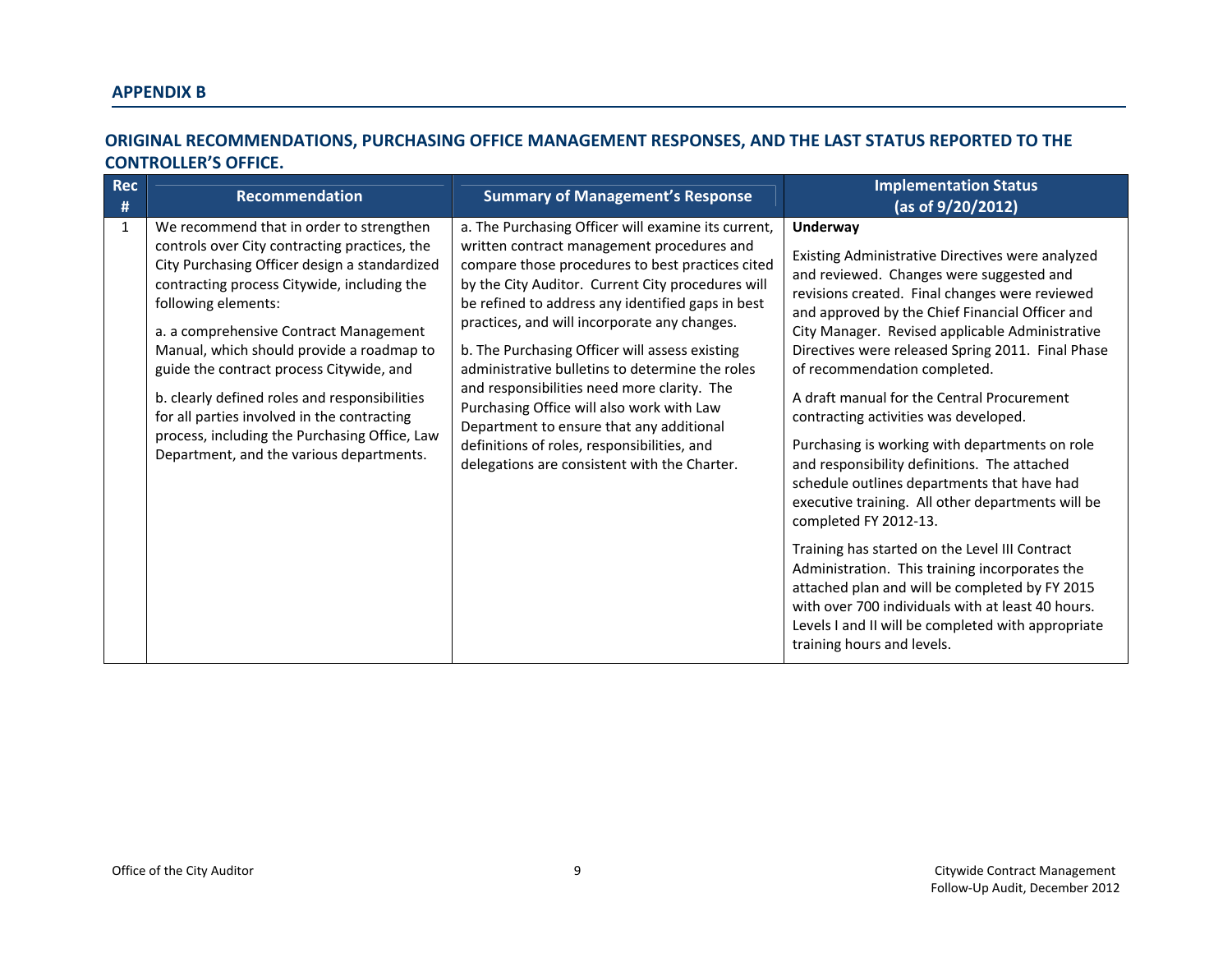#### **APPENDIX B**

| <b>Rec</b><br># | <b>Recommendation</b>                                                                                                                                                                                                                                                                                                                                                                                                                                                                                      | <b>Summary of Management's Response</b>                                                                                                                                                                                                                                                                                                                                                                                                                                                                               | <b>Implementation Status</b><br>(as of 9/20/2012)                                                                                                                                                                                                                                                                                                                                                                                                                                                                                                                                                                                         |
|-----------------|------------------------------------------------------------------------------------------------------------------------------------------------------------------------------------------------------------------------------------------------------------------------------------------------------------------------------------------------------------------------------------------------------------------------------------------------------------------------------------------------------------|-----------------------------------------------------------------------------------------------------------------------------------------------------------------------------------------------------------------------------------------------------------------------------------------------------------------------------------------------------------------------------------------------------------------------------------------------------------------------------------------------------------------------|-------------------------------------------------------------------------------------------------------------------------------------------------------------------------------------------------------------------------------------------------------------------------------------------------------------------------------------------------------------------------------------------------------------------------------------------------------------------------------------------------------------------------------------------------------------------------------------------------------------------------------------------|
| $\overline{2}$  | We recommend that the City's Purchasing<br>Officer formally assess options for creating<br>an automated Citywide Contract<br>Management System that allows for<br>uploading, managing, tracking, monitoring,<br>and generating reports of contracts and that<br>is accessible to all City staff involved in the<br>contracting process.                                                                                                                                                                    | After making improvements to the "Contract<br>Monitoring Guide" and training all appropriate<br>personnel, the Purchasing Officer will conduct an<br>assessment of effectiveness of these improved<br>processes and related training. The Purchasing<br>Office will then attempt to identify further<br>improvements and efficiencies that could be<br>made through the implementation of an<br>automated system.                                                                                                     | Implemented<br>Assessment of current City of Austin software has<br>been completed. First phase of recommendation<br>completed. Analysis of software applicability for<br>purpose has begun. The City of Austin has<br>developed interim tools for use by City of Austin<br>department to use. The tools include online<br>contract catalog, eCheckbook and enhanced FSD<br>Internet sites. An EDIMS listing of all contracts<br>within Purchasing has been implemented and is<br>available for FY 2010 contracts. Further work will<br>assess options for City of Austin going forward. FSD<br>is analyzing options for recommendations. |
| $\overline{3}$  | We recommend that the City Purchasing<br>Officer establish a standardized contract<br>monitoring process to ensure that the City is<br>receiving all goods and services contracted<br>for. Such system should include:<br>a. communicating policies and procedures to<br>relevant staff to ensure that departments<br>monitor contract on an ongoing basis;<br>b. providing necessary training to guide<br>contract monitoring staff and establishing a<br>Citywide certification process for all contract | a. The Purchasing Officer recently established<br>unit that will provide oversight and guidance to<br>City Departments to strengthen the "Contract<br>Monitoring Guide."<br>b. The Purchasing Officer will determine the<br>feasibility if implementing a certification program<br>for contract administrators given the availability<br>of current resources.<br>c. The purchasing Officer will assess the feasibility<br>of implementing a Purchasing Office review of<br>contract management activities within the | <b>Underway</b><br>Policies for this have been included in the Contract<br>Monitoring Guide. Identification of training<br>programs available within the City of Austin has<br>been completed. Analysis of other external<br>training programs was completed and course<br>developed with joint presentation of outside<br>consultant and City of Austin staff. Reformatting of<br>training materials has begun after successful pilot<br>held August 13, 14, and 15, 2012 (24 hours training<br>tailored specifically to City of Austin requirements).<br>Additional training is ongoing and monthly level III                           |